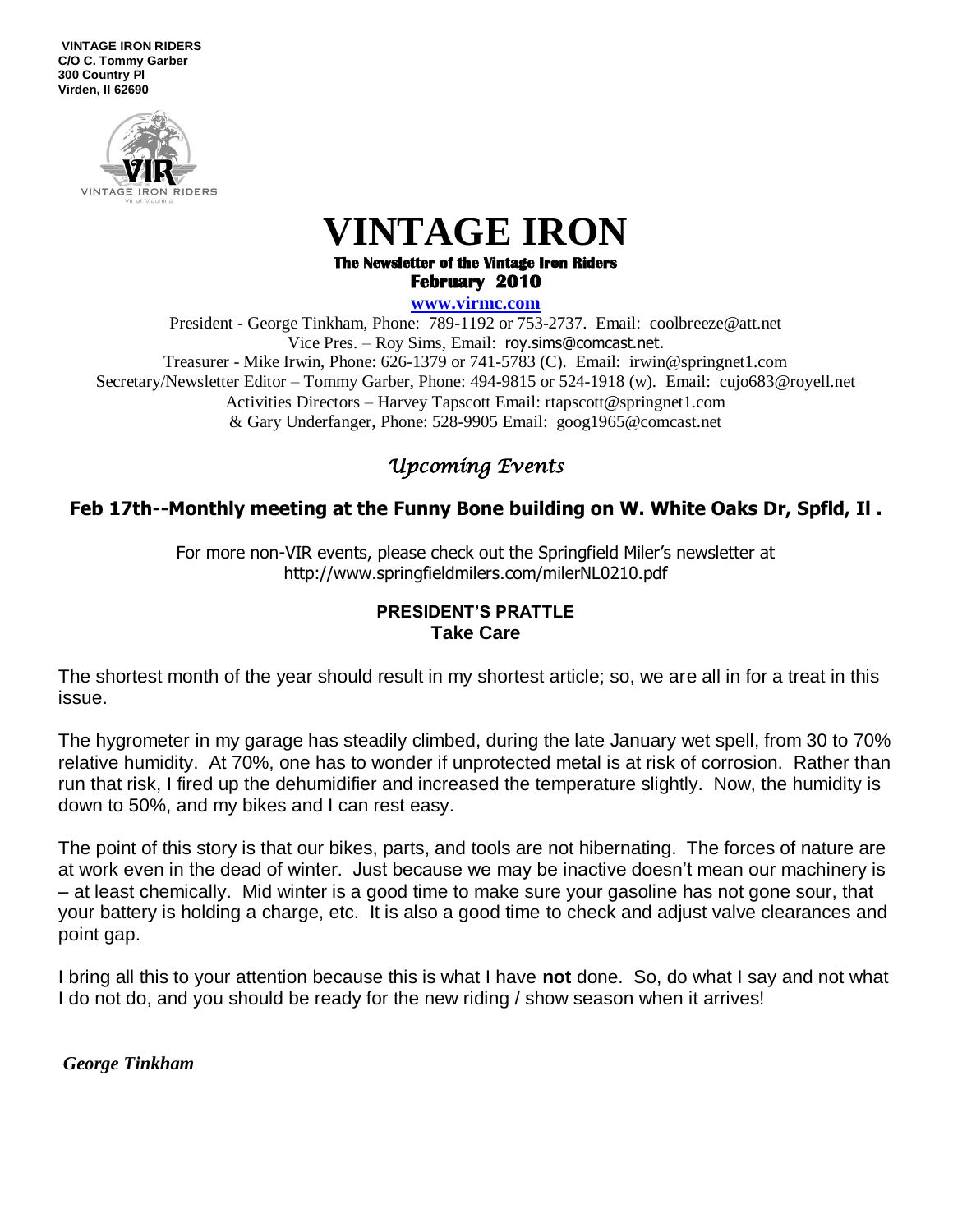## **"Vintage Visdom"**

**I know not with what weapons World War III will be fought, but World War IV will be fought with sticks and stones.** *Albert Einstein* 

## **VIR Activities Report Feb 2010 Please see calendar for upcoming events.**

**MINUTES OF MEETING Vintage Iron Riders Comedy Club Jan 2010** 

Meeting called to order at 7:18 P.M. by President Tinkham.

The club acknowledged a respect and love of our country but did not observe the Pledge of Allegiance as no flag was available.

#### **Harvey Tapscott:**

"

VIR clocks are available from a private vendor. Samples were displayed.

Indicated he knew of several bikes for sale.

Stated that club member Woody (Dan Woodward) had recently underwent surgery. Harvey suggests VIR send a card.

Since Treasurer Mike Irwin was not present, dues could be presented to him.

#### **Mike Irwin:**

Not present at monthly meeting.

#### **George Tinkham:**

Stated the "Hot Rod" show will be held downtown in 2010. The event will require approximately 10 volunteers.

Indicated he has a new bile trailer which he has not, at this printing, used.

#### **Gene Beenenga:**

Stated the Secretary of State Antique Vehicles Show will be held on Sept 11, 2010. The event location is the Meijer's parking lot. A commitment by VIR to participate would result in the VIR logo appearing on approximately 14,000 leaflets.

#### **Gary Underfanger:**

Stated VIR patches and decals are available.

#### **New Business**

Annual membership fee is now due.

The Funny Bone comedy club might, in the near future, be used for alternate function/purpose.

VIR might be faced with finding an alternate monthly meeting site. News will be provided as specifics become clear.

New club member Jim Davis has acquired a motorcycle after many years. The new bike is a 1980 Yami 650. Jim has a friend who has a 1908 Susi 650 for sale.

**Old Business:**

None

Motion to adjourn at 8:42PM

#### **Tommy Garber-Secretary**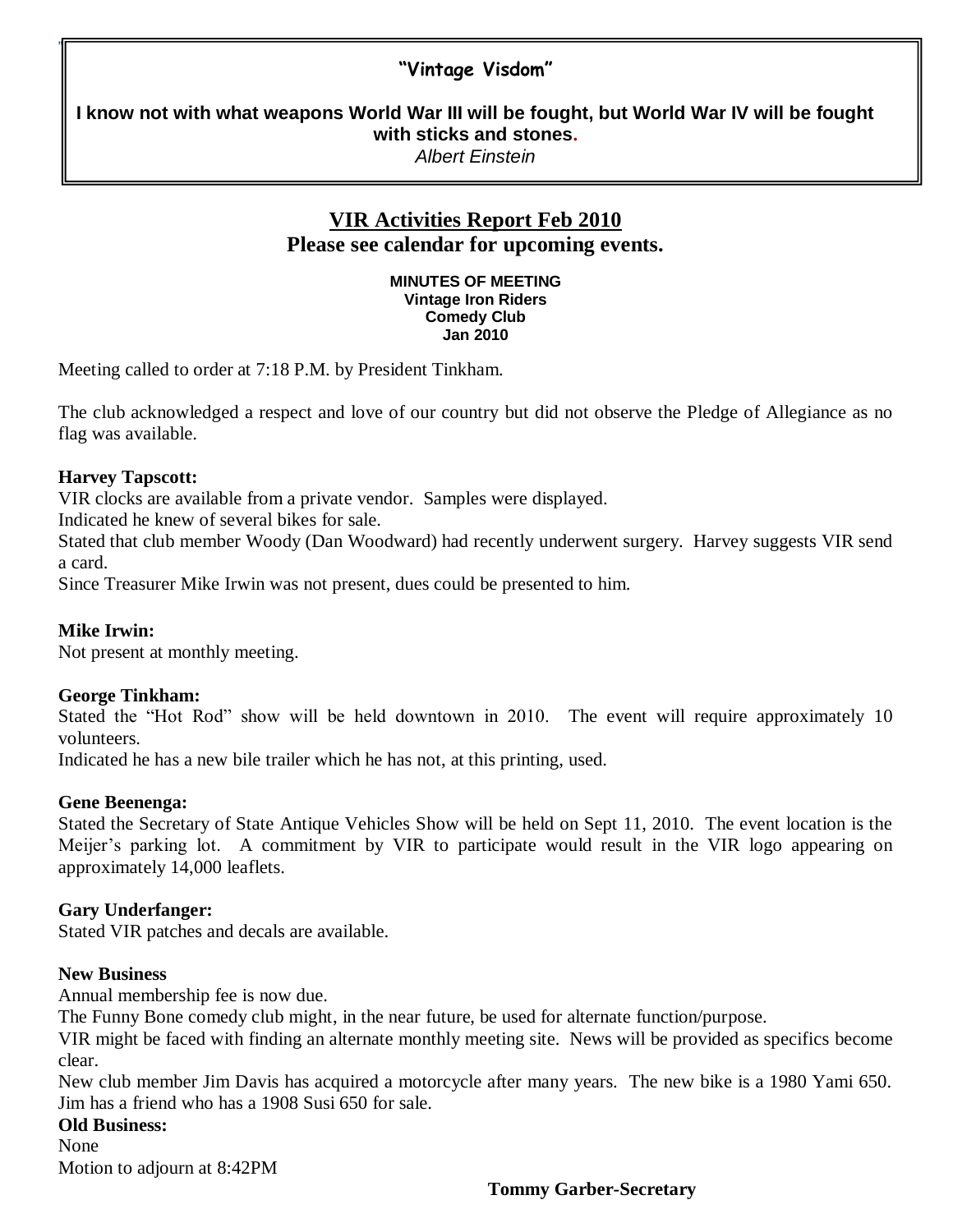

 *Tall Tales:* 

Goodness it's February…

 Amazingly, and in the face of the enduring horror of winter, we celebrate/observe St. Valentine's Day. Go figure…Once when I was but a youngster of perhaps 12, I thoughtfully prepared all my Valentine cards. Fearful of some form of unknown, unrealistic retribution and hoping to be mysterious, (I was watching way too much "MAN FROM UNCLE") signed the cards only "Mr. X." Seems all other 26 students had no such fear and who were not exhibiting the early signs of bi-polar disorder, provided their full name on each Valentine day card provided fellow students.

 This was my first experience with deductive reasoning and cause and effect. Several fellow school mates, little savages that they were, actually kicked my shins. One sweet little "Cherub," who I initially thought to be an angel in the celestial hierarchy, returned my class picture I had given her and my eyes had been poked out! Can you imagine???

Ok, without further delay here it comes, "Tall Tales". This month's submission comes from club member Dave Reischauer.

 $\mathcal{L}_\mathcal{L}$  , which is a set of the set of the set of the set of the set of the set of the set of the set of the set of the set of the set of the set of the set of the set of the set of the set of the set of the set of

 About 30 years ago I, in addition to my cousin, and my now wife of many years, would go to Otter Lake every Sunday afternoon for boating. My cousin had a 17-foot ski boat with a 135 hp motor. Back then we would indulge in a few beverages whilst boating, and after a long afternoon one summer day it was time to head home and order a pizza. We loaded the boat on the trailer and off we went. As we had been boating on Otter Lake, we were about 15 miles from home. After our journey home, we turned into our driveway and as we exited the car we noticed something wrong. The boat was missing. The trailer was attached but the boat was missing. We all stared in disbelief, where *was* the boat? Had we caused an accident; is there a massive traffic jam; is someone hurt? What should we do?

We ran to the car, backed out of the driveway, and about one block from our house in Auburn the boat was lying in the middle of the road upright. Great, we thought, it looked as though no one got hurt. Now what do we do?

Our neighbors were having an outdoor party and saw everything. They were on the ground laughing. The obviously delighted neighbors came over to assist and it took about ten men to get the boat back on the trailer. The only damage was a few scratches on the bottom and the bottom of the motor tail fin was broken off. I recall the cost for repair was but \$85.00. My guess is we forgot to hook the winch rope to the boat! Who knew? Either way, all is well that ends well...

#### *Dave Reischauer*